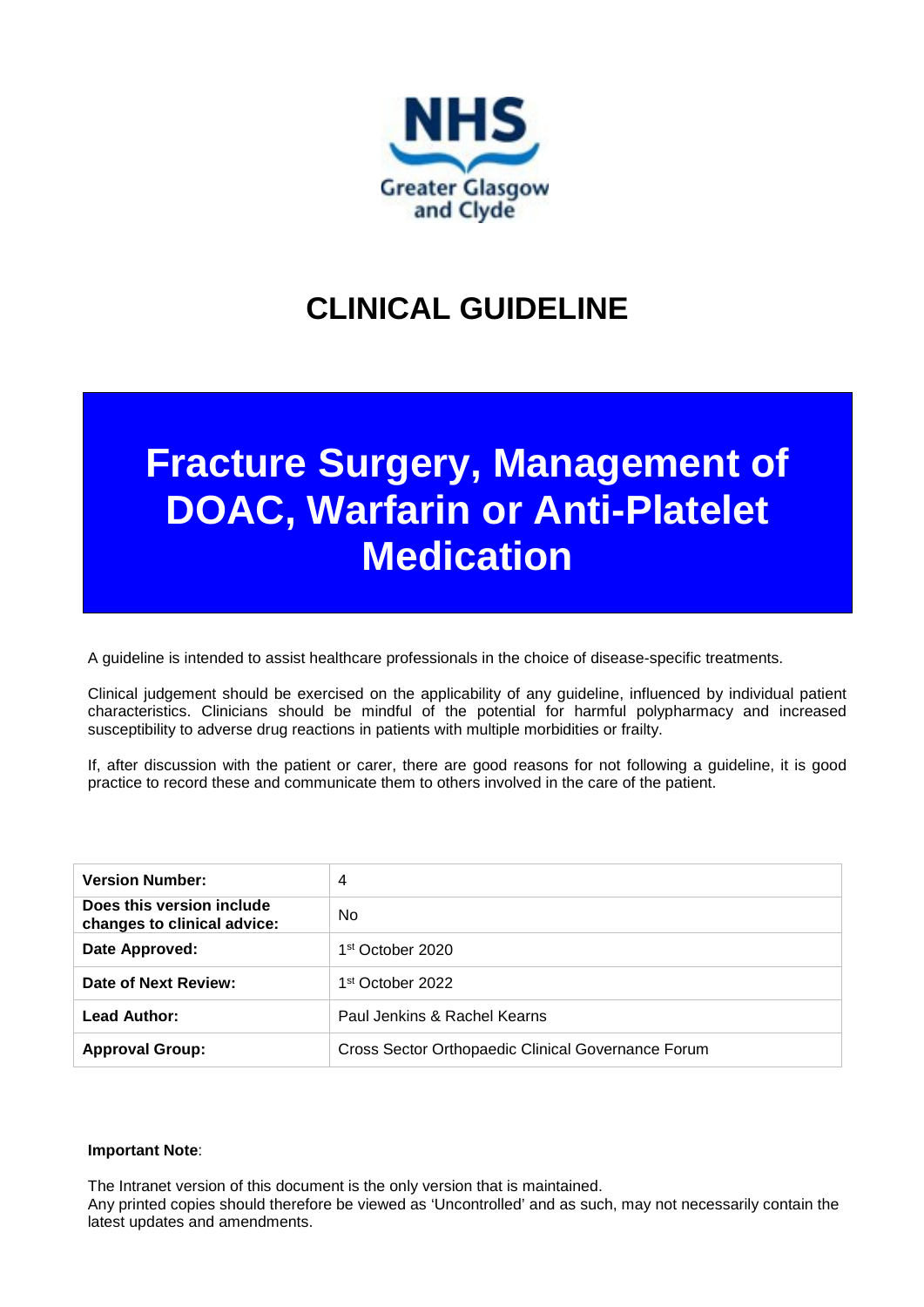#### **BACKGROUND**

The Warfarin Management Protocol is ude for review in August 2018. This protocol has successfully reduced variation in the management of hip fractures in patients anticoagulated with warfarin. There have been a few minor changes to this protocol (highlighted in yellow) based on feedback.

An increasing number of patients are being prescribed DOACs such as Apixaban, Edoxaban, Rivaroxaban, and Dabigatran for the long-term prophylaxis of thromboembolism. Whereas warfarin can be reversed with Vitamin K and other agents/factors, DOACs present challenges in the peri-operative period. While a reversal agent does exist for Dabigatran (Idarucizumab – Praxbind®), agents for the other DOACs remain in development. It was clear that there was a need for an extension of this protocol to cover these new direct oral anticoagulants, along with antiplatelet medication.

For elective surgery, NHS GGC guidelines exist to advise timely withholding of medication to reduce the risk of bleeding. These guidelines balance the risk of bleeding from the procedure, along with the risk of thromboembolism from the underlying condition. Separate consideration is given to the provision of neuraxial anaesthesia while taking DOACs.

Patients with hip fractures are increasingly presenting on DOACs. Evidence supports early fixation or arthroplasty, to reduce the risk of complications and facilitate early mobilisation. Because of this the balance of risks supports early surgery in selected patients despite the presence of DOAC medication. Until now, hip fractures have been classified as having a high risk of peri-operative blood loss, and combined with the risk of DOAC treatment, this has resulted in delays of greater than 48 hours.

To achieve early surgical management of these patients, pathways have been implemented elsewhere in Scotland to allow surgery to progress sooner in patients on DOAC therapy. This recognizes that pragmatically, the risk of bleeding is outweighed by the risk of delaying surgery. This also requires a shift to general anaesthesia in these patients as spinal anaesthesia remains contra-indicated in patients still under the influence of DOACs. This will exclude some patients who will be optimally managed with spinal anaesthesia. There is currently equipoise in the literature regarding whether regional or general anaesthesia is preferable in this patient group. A Cochrane Review (2016) demonstrated no significant clinical difference in outcome. However, this must be interpreted with a degree of caution due to the heterogeneity of studies and difficulty performing RCTs in this patient group. Given this current evidence it is reasonable that surgery should be offered a soon as possible and balanced mainly against bleeding risk, rather than delaying a patient purely to provide a spinal anaesthetic. However, there are patients for whom regional anaesthesia is the most sensible choice and this decision will be made by the responsible Consultant Anaesthetist.

This guideline introduces a pathway for use in hip fracture patients throughout GGC. There has been extensive consultation with the GGC Thrombosis Committee and surgical and anaesthetic staff throughout GGC.The aim is to reduce delays in surgical treatment of hip fractures in patients taking DOACs to improve outcomes. It reflects current practice of the peri-operative management of patients taking Warfarin.

Paul Jenkins, Consultant Orthopaedic Surgeon & Clinical Director, GRI Rachel Kearns, Consultant Anaesthetist, GRI

#### **REFERENCES**

- GGC Clinical Guideline: Apixaban, Edoxaban and Rivaroxaban: Management of Haemorrhage, Surgery and other Invasive Procedures (1/10/2017)
- BSH Guidelines: Perioperative management of anticoagulation and antiplatelet therapy
- Guidelines for Management of Anticoagulants in Patients with Hip Fracture NHS Borders (Version 3)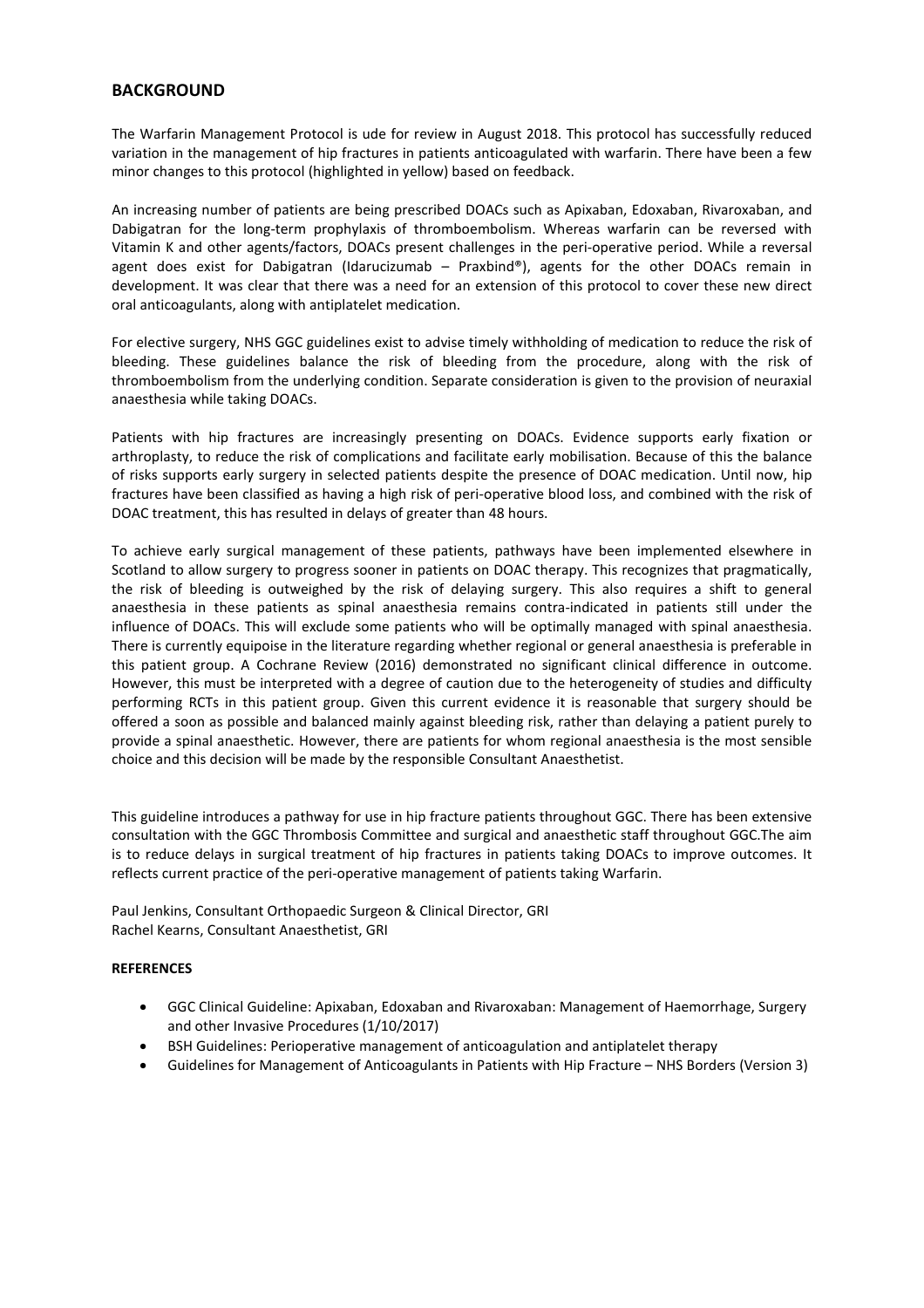Protocol for **Warfarin reversal** in patients admitted with hip fracture R Kearns on behalf of GRI Thrombosis Committee, Aug 2018. Review Aug 2020

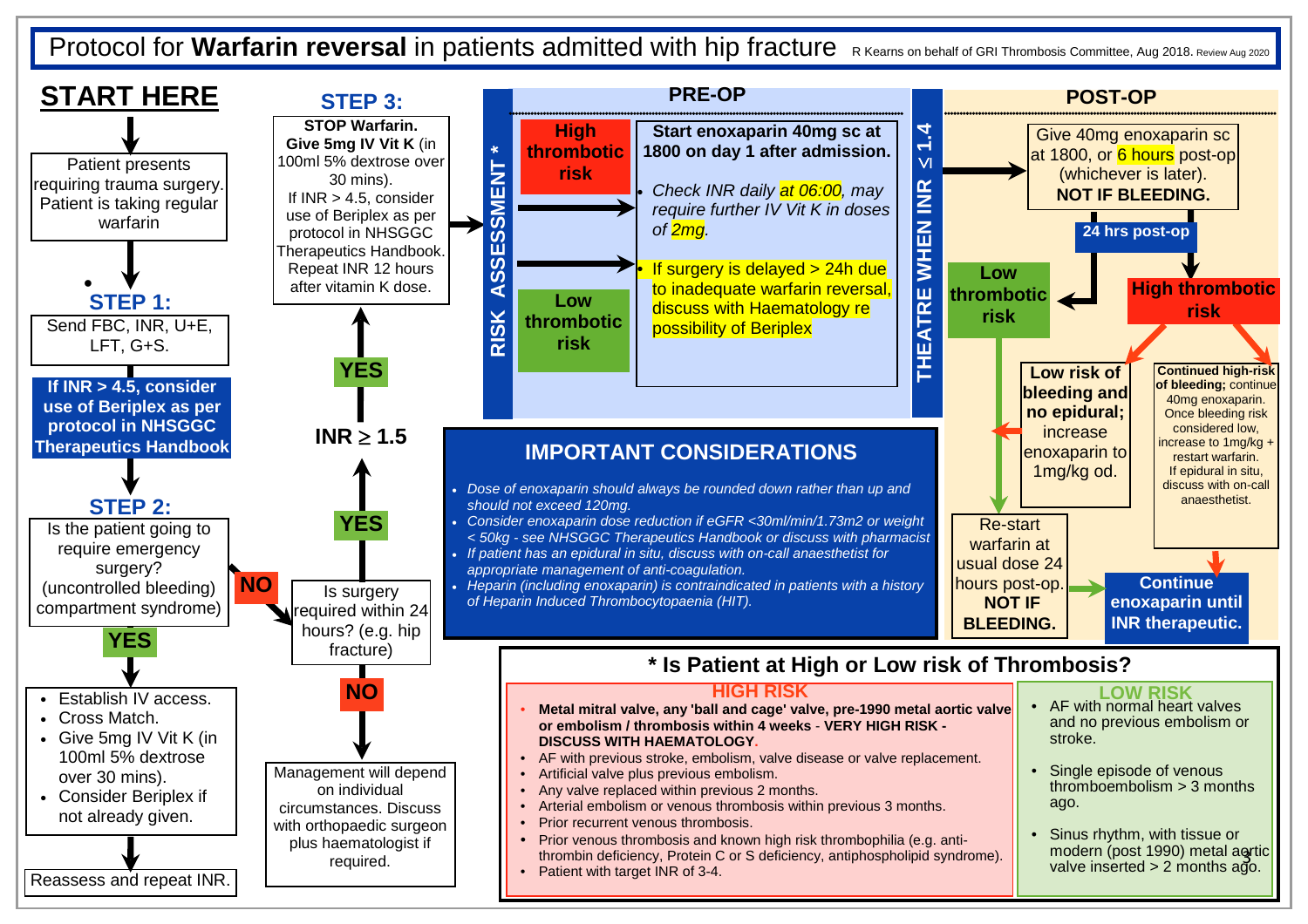## **Protocol for MANAGEMENT OF DIRECT ORAL ANTICOAGULANT MEDICATION (DOAC) in Patients with Hip Fracture**

#### **Preoperatively:**

\*\*\*PATIENTS WITH HIGH THROMBOSIS RISK (metal mitral valve, 'ball and cage' valve, pre 1990 metal aortic valve, mechanical valve-associated embolus within last 4 weeks prior, AF with stroke/embolism/valve disease/valve replacement, valve replacement within last 2 months, arterial embolism/VTE within last 3 months, prior recurrent venous thrombosis, venous thrombosis with known high risk thrombophilia) SHOULD BE DISCUSSED WITH ANAESTHETICS & HAEMATOLOGY ON A CASE BY CASE BASIS\*\*\*

- DOAC should be stopped on admission there is no need for pre-operative bridging. The date and time of the last DOAC dose should be documented.
- Ascertain timing of last dose of DOAC and estimate bleeding risk. Record this clearly in notes and medicine reconciliation. Use the table below to plan timing for surgery. Estimate time of surgery from last dose of anticoagulant, not time of admission to hospital

|                    | <b>Normal Renal</b><br><b>Function</b> | *Creatinine Clearance <30                                                                                                             | ***High Bleeding Risk |
|--------------------|----------------------------------------|---------------------------------------------------------------------------------------------------------------------------------------|-----------------------|
| Apixaban           | 24h                                    | 48h                                                                                                                                   | Add 24h               |
| <b>Rivaroxaban</b> | 24h                                    | 48h                                                                                                                                   | Add 24h               |
| Edoxaban           | 24h                                    | 48h                                                                                                                                   | Add 24h               |
| Dabigatran         | Cr Cl>80: 24h                          | Cr Cl 50-80: 24-48h delay<br>Cr Cl 30-50: 48-72h delay<br>Or consider use of<br>idarucizumab (Praxbind®)<br>(1-2hrs before surgery)** | Add 24h               |

-The following times should be observed between last DOAC dose and surgery:

These times are from last dose of DOAC (not time of admission)

*\** Assessment of renal function should be done by calculating creatinine clearance using the Cockroft and Gault formula, *not* eGFR. A GGC creatinine clearance calculator can be accessed on Staffnet Clinical Info page or directly [here.](http://www.staffnet.ggc.scot.nhs.uk/Clinical%20Info/Documents/CrCl%20Online%20Calculator%20-%20Locked%20-%20160930.xls)

*\*\**Coagulation screen (including Thrombin Time) **must** be checked pre-op, and if Thrombin Time has not normalized then consider bolus administration of idarucizumab (Praxbind®) pre-op.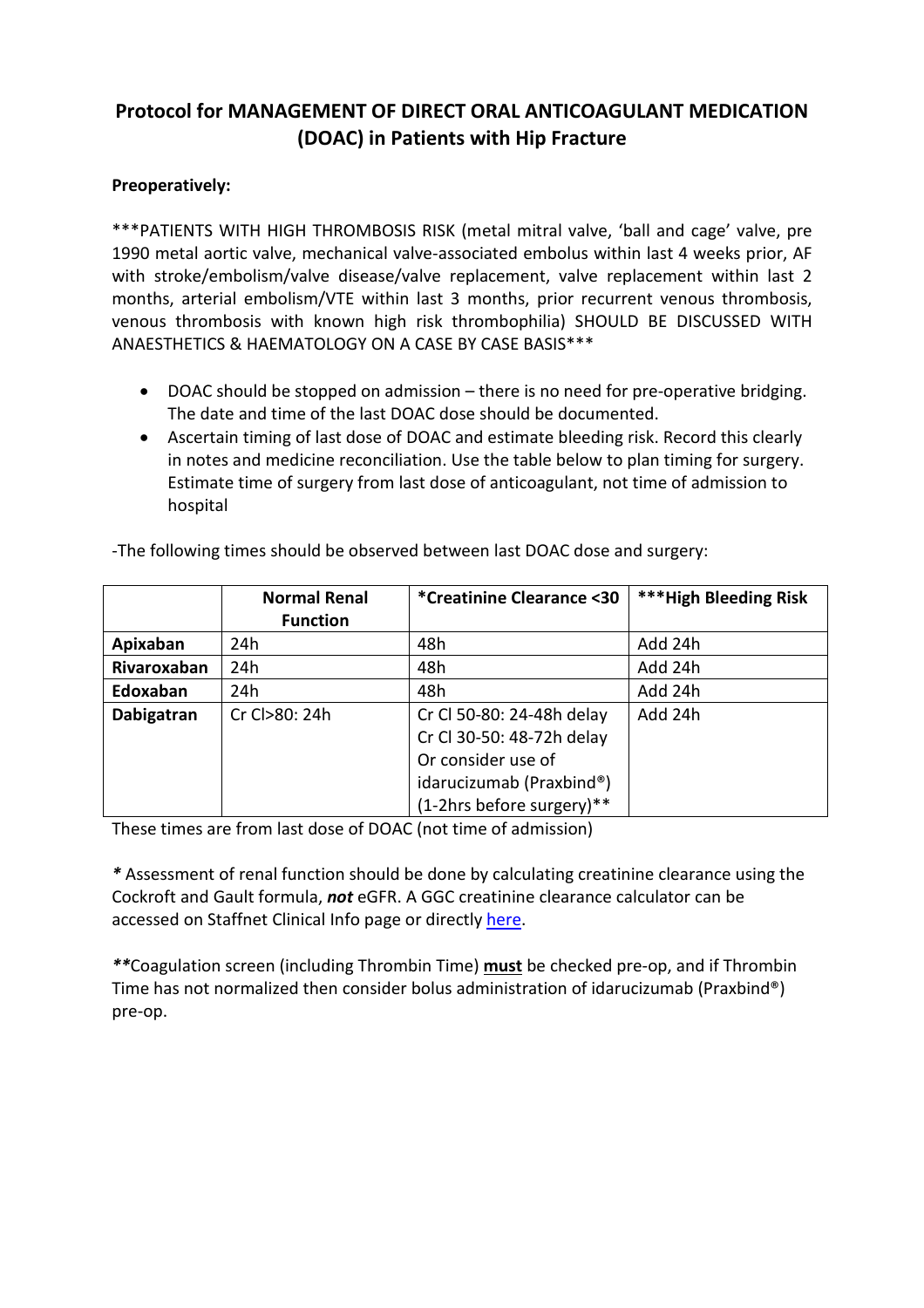Surgeon and Anaesthetic discretion should be used in evaluating the following patients who may, after discussion, be treated as having a higher bleeding risk, or risk of greater complication from blood loss:

- More extensive/complex surgery
- Periprosthetic fracture
- IM Nailing for pathological fracture
- Concomitant use of anti-platelet agents
- Jehovah's Witness
- Aortic Stenosis
- Heart failure

#### **Intraoperative management:**

-There may be a **residual anticoagulant effect** and haemostasis should be carefully secured.

**-Tranexamic acid** should be administered peri-operatively (consider combined IV and topical use where appropriate)

#### **Regional (Spinal) Anaesthesia:**

For spinal anaesthesia, the minimum time post last dose is 48 hours (or 72 hours if CrCl<30). Therefore, general anaesthesia will be required if surgery is performed in the period 24-48 hours. If general anaesthesia is contra-indicated for reasons of active comorbidity, surgery should be deferred until spinal anaesthesia can be administered.

#### **Peripheral nerve block:**

Fascia iliaca blocks may be considered by a senior Anaesthetist experienced in this technique, under ultrasound guidance if deemed appropriate after consideration of risks versus benefits"

**Reversal**: If the patient is on dabigatran and surgery is required <24 hours after the last dose, a reversal agent is available: idarucizumab (Praxbind®). This can be obtained via pharmacy. Its use should be discussed with the Haematologist on-call

**Haemorrhage**: There should be a discussion with Haematology about the possible use of Beriplex (See GGC Policy)

#### **Post-operative Management**:

Re-introduce thromboprophylaxis as per the the GGC guidelines on the management of patients on DOACs following elective surgery.

Restart DOAC at least 48 hours post procedure (and at least 24 hours after the last dose of LMWH – DO NOT PRESCRIBE CONCURRENTLY)